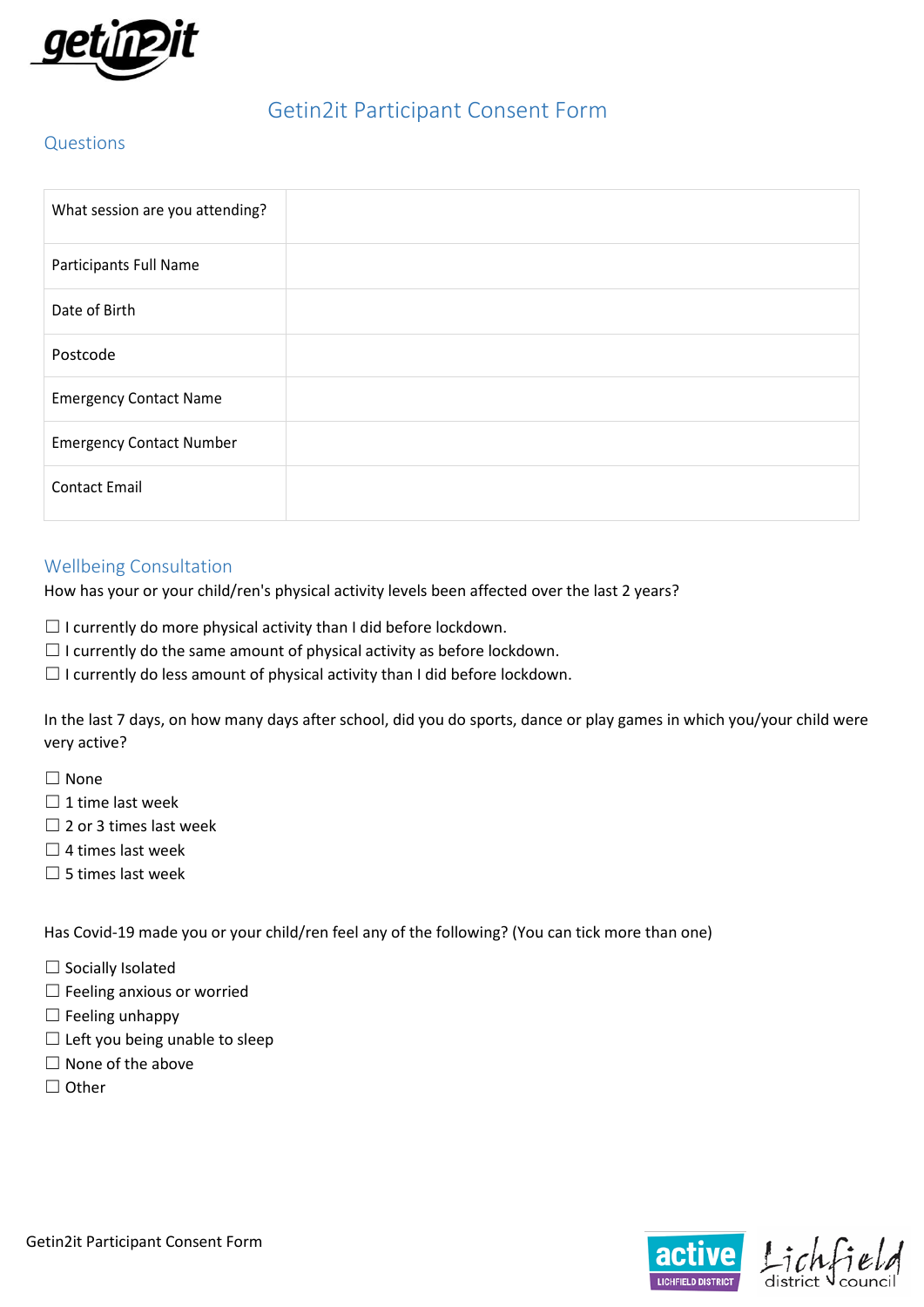

### Contact Permissions

Marketing Purposes, Communication regarding new and current sessions & Surveys to support current and future delivery as well as future funding for across Lichfield District.

Please tick the level of permission you give below;

- $\Box$  I give full consent to be contacted via phone and email
- $\Box$  I give full consent to be contacted via phone ONLY
- $\Box$  I give full consent to be contacted via email ONLY
- □ I do not wish to be contacted

# Photography / Media Consent

It is understood that video film and photographs will be taken during Getin2it sessions for promotional purposes by LDC and partner organisations. Please relevant box regarding social media uploads.

Please tick the level of permission you give below;

☐ I agree to photographs and videos being taken of the participant for promotional and social media purposes.

 $\Box$  I agree to photographs and videos being taken of the participant for promotional purposes but not for social media  $\Box$  I do not agree to photographs or video being taken of the participant

# Medical Information / Consent

#### Medical Information

Is the participant in good health and capable of taking part in sport and physical activity?

☐ No

Does the participant suffer from any medical conditions that we should be aware of?

| v<br>د       |
|--------------|
| ۹ł<br>n<br>N |

If yes please specify below;

#### Medical Consent

Please tick one of the following regarding medical consent corresponding to the statements acknowledged above;

□ I agree to Medical Consent

☐ I disagree to Medical Consent